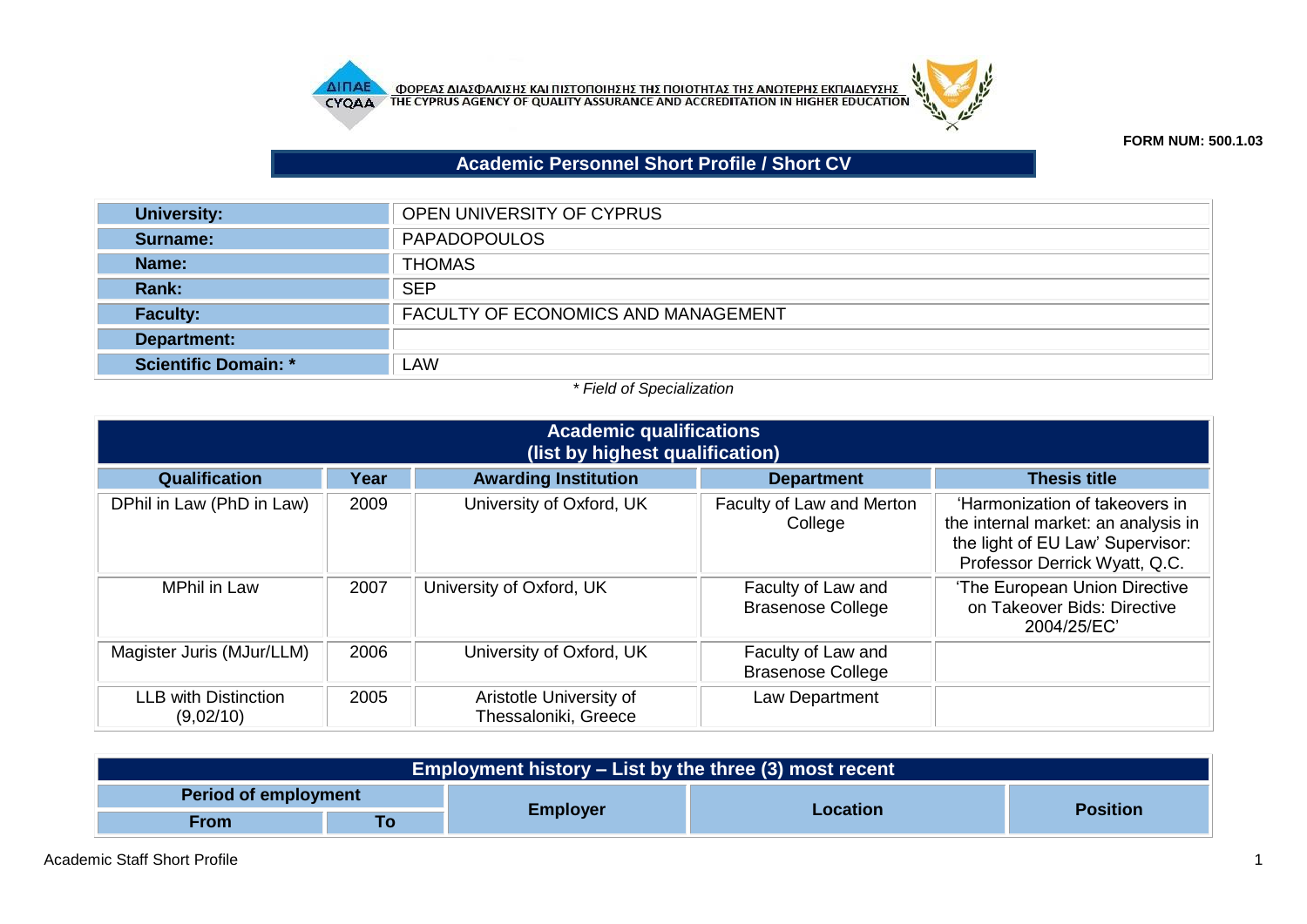| 8/2019 |        | Department of Law,<br>University of Cyprus | Nicosia, Cyprus | Assistant Professor of<br><b>Business Law</b> |
|--------|--------|--------------------------------------------|-----------------|-----------------------------------------------|
| 1/2016 | 7/2019 | Department of Law,<br>University of Cyprus | Nicosia, Cyprus | Lecturer in Business<br>Law                   |
|        |        |                                            |                 |                                               |

| Key refereed journal papers, monographs, books, conference publications etc. List the five (5) more recent and other<br>five (5) selected - (max total 10) |      |                                                                                                                                                                         |                            |                                                               |      |                |
|------------------------------------------------------------------------------------------------------------------------------------------------------------|------|-------------------------------------------------------------------------------------------------------------------------------------------------------------------------|----------------------------|---------------------------------------------------------------|------|----------------|
| <b>Ref. Number</b>                                                                                                                                         | Year | <b>Title</b>                                                                                                                                                            | <b>Other authors</b>       | <b>Journal and</b><br><b>Publisher /</b><br><b>Conference</b> | Vol. | <b>Pages</b>   |
| 1                                                                                                                                                          | 2019 | Cross-Border Mergers - EU<br>Perspectives and National<br>Experiences                                                                                                   | Thomas Papadopoulos        | <b>Edited book</b>                                            |      |                |
| 2                                                                                                                                                          | 2018 | Building the legal framework<br>of privatizations in Cyprus: the<br>missing link with sustainable<br>development                                                        | <b>Thomas Papadopoulos</b> | <b>European Business</b><br>Law Review                        |      | 997-<br>1020   |
| 3                                                                                                                                                          | 2017 | 'Shareholders' Duties in Case<br>of State Ownership' in H.<br>Birkmose (ed) Shareholders'<br>Duties, European Company<br>Law Series Volume 12,<br>Kluwer (2017) 255-279 | <b>Thomas Papadopoulos</b> | Book chapter                                                  |      | $255 -$<br>279 |
| 4                                                                                                                                                          | 2018 | Action for annulment and<br>action for damages for non-<br>contractual liability of the EU<br>before the CJEU regarding<br>the haircut of deposits in<br>Cypriot banks  | <b>Thomas Papadopoulos</b> | To Sintagma (in<br>Greek)                                     |      | 229-<br>291    |
| 5                                                                                                                                                          | 2015 | Privatized companies, golden<br>shares and property<br>ownership in the Euro crisis                                                                                     | <b>Thomas Papadopoulos</b> | European Company<br>and Financial Law<br><b>Review</b>        |      | $1 - 18$       |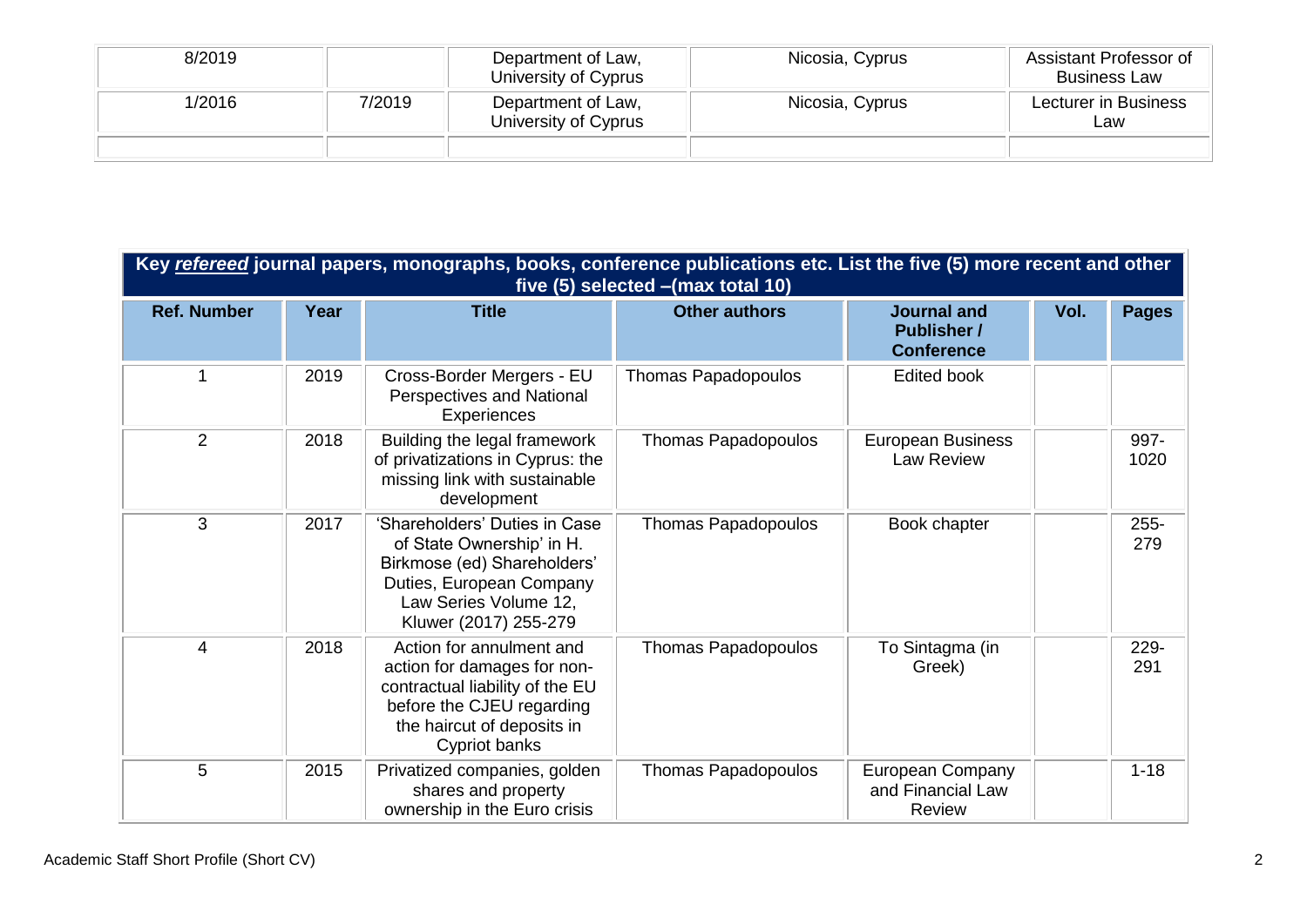|                |      | era: A discussion after<br>Commission v. Greece                                                                                                               |                            |                                                              |                |
|----------------|------|---------------------------------------------------------------------------------------------------------------------------------------------------------------|----------------------------|--------------------------------------------------------------|----------------|
| 6              | 2010 | EU Law and the<br><b>Harmonization of Takeovers</b><br>in the Internal Market                                                                                 | Thomas Papadopoulos        | Monograph<br>Kluwer                                          |                |
| $\overline{7}$ | 2013 | Acquisition of corporate<br>control and clear criteria in the<br>adjustment of the mandatory<br>bid price                                                     | Thomas Papadopoulos        | <b>Law and Financial</b><br><b>Markets Review</b>            | 97-106         |
| 8              | 2011 | EU Regulatory Approaches to<br><b>Cross-Border Mergers:</b><br>Exercising the Right of<br>Establishment                                                       | Thomas Papadopoulos        | European Law<br>Review                                       | 71-97          |
| 9              | 2012 | The Magnitude of EU<br><b>Fundamental Freedoms:</b><br>Application of the Freedom of<br><b>Establishment to the Cross-</b><br><b>Border Mergers Directive</b> | <b>Thomas Papadopoulos</b> | <b>European Business</b><br><b>Law Review</b>                | $517 -$<br>546 |
| 10             | 2008 | The European Union Directive<br>on Takeover Bids: Directive<br>2004/25/EC                                                                                     | <b>Thomas Papadopoulos</b> | International and<br>Comparative<br>Corporate Law<br>Journal | 13-103         |
|                |      |                                                                                                                                                               |                            |                                                              |                |

|                    | Exhibitions (where applicable). List the five (5) more recent and other five (5) selected.<br>(max total 10) |              |                              |           |                           |
|--------------------|--------------------------------------------------------------------------------------------------------------|--------------|------------------------------|-----------|---------------------------|
| <b>Ref. Number</b> | <b>Date</b>                                                                                                  | <b>Topic</b> | <b>International / Local</b> | Location* | <b>Role in Exhibition</b> |
|                    |                                                                                                              |              |                              |           |                           |
| ⌒                  |                                                                                                              |              |                              |           |                           |
| ◠                  |                                                                                                              |              |                              |           |                           |
| 4                  |                                                                                                              |              |                              |           |                           |
| 5                  |                                                                                                              |              |                              |           |                           |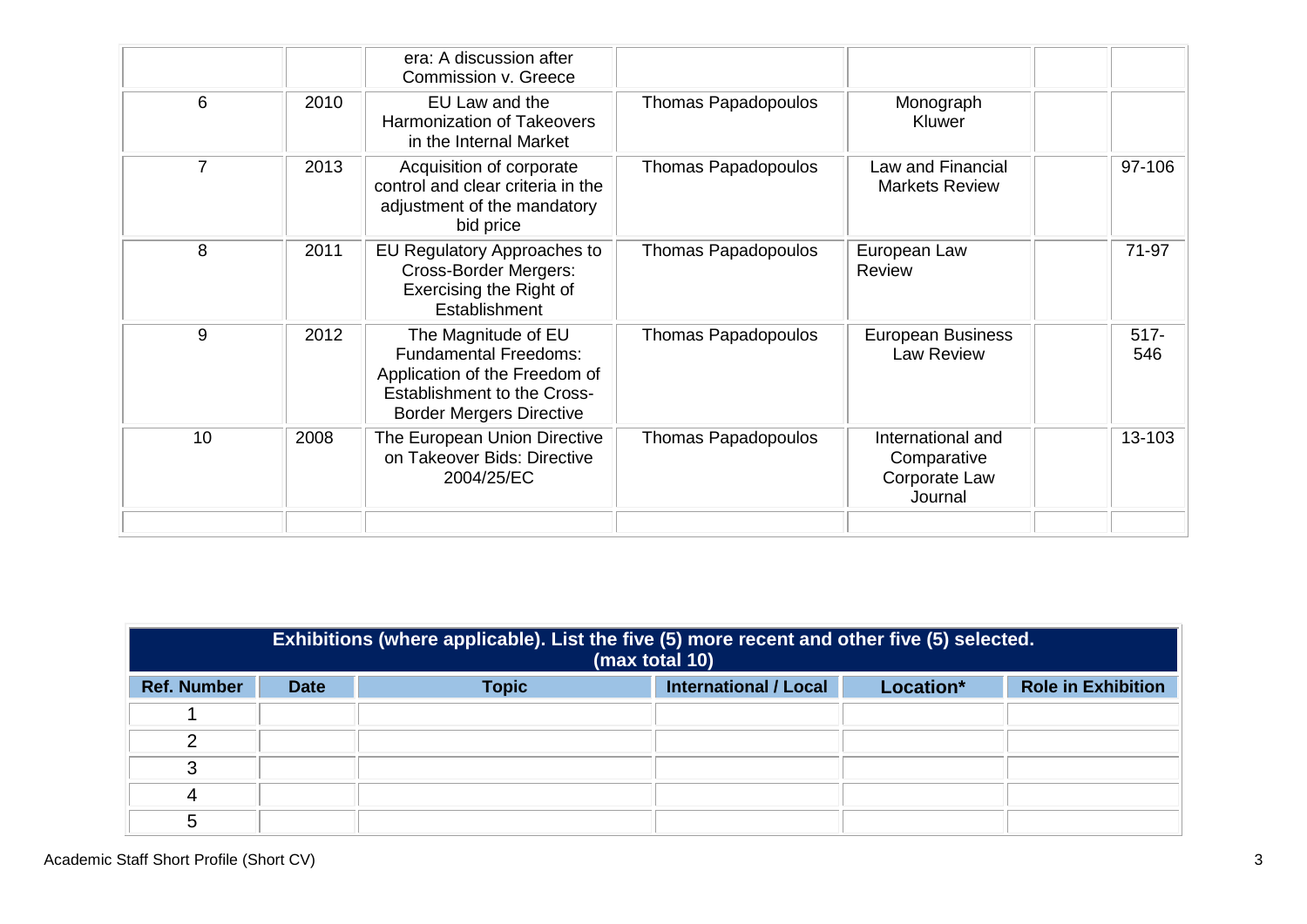\**Specify venue, geographic location etc*

| Research Projects. List the five (5) more recent and other five (5) selected<br>(max total 10) |             |                                                                            |                                                                     |                            |  |  |  |
|------------------------------------------------------------------------------------------------|-------------|----------------------------------------------------------------------------|---------------------------------------------------------------------|----------------------------|--|--|--|
| Ref.<br><b>Number</b>                                                                          | <b>Date</b> | <b>Title</b>                                                               | <b>Funded by</b>                                                    | <b>Project Role*</b>       |  |  |  |
| 1                                                                                              | 2015-2017   | Takeovers and Mergers in European,<br><b>Cypriot and Greek Company Law</b> | Research<br>Promotion<br>Foundation of<br>the Republic of<br>Cyprus | <b>Project Coordinator</b> |  |  |  |
| 2                                                                                              |             |                                                                            |                                                                     |                            |  |  |  |
| 3                                                                                              |             |                                                                            |                                                                     |                            |  |  |  |
| $\overline{4}$                                                                                 |             |                                                                            |                                                                     |                            |  |  |  |
| 5                                                                                              |             |                                                                            |                                                                     |                            |  |  |  |
| 6                                                                                              |             |                                                                            |                                                                     |                            |  |  |  |
| 7                                                                                              |             |                                                                            |                                                                     |                            |  |  |  |
| 8                                                                                              |             |                                                                            |                                                                     |                            |  |  |  |
| 9                                                                                              |             |                                                                            |                                                                     |                            |  |  |  |
| 10                                                                                             |             |                                                                            |                                                                     |                            |  |  |  |

*\*Project Role: i.e. Scientific/Project Coordinator, Research Team Member, Researcher, Assistant Researcher, other*

| Consulting Services and/or Participation in Councils / Boards/ Editorial Committees.<br>List the five (5) more recent |               |                     |                                     |                       |
|-----------------------------------------------------------------------------------------------------------------------|---------------|---------------------|-------------------------------------|-----------------------|
| <b>Ref. Number</b>                                                                                                    | <b>Period</b> | <b>Organization</b> | <b>Title of Position or Service</b> | <b>Key Activities</b> |
|                                                                                                                       |               |                     |                                     |                       |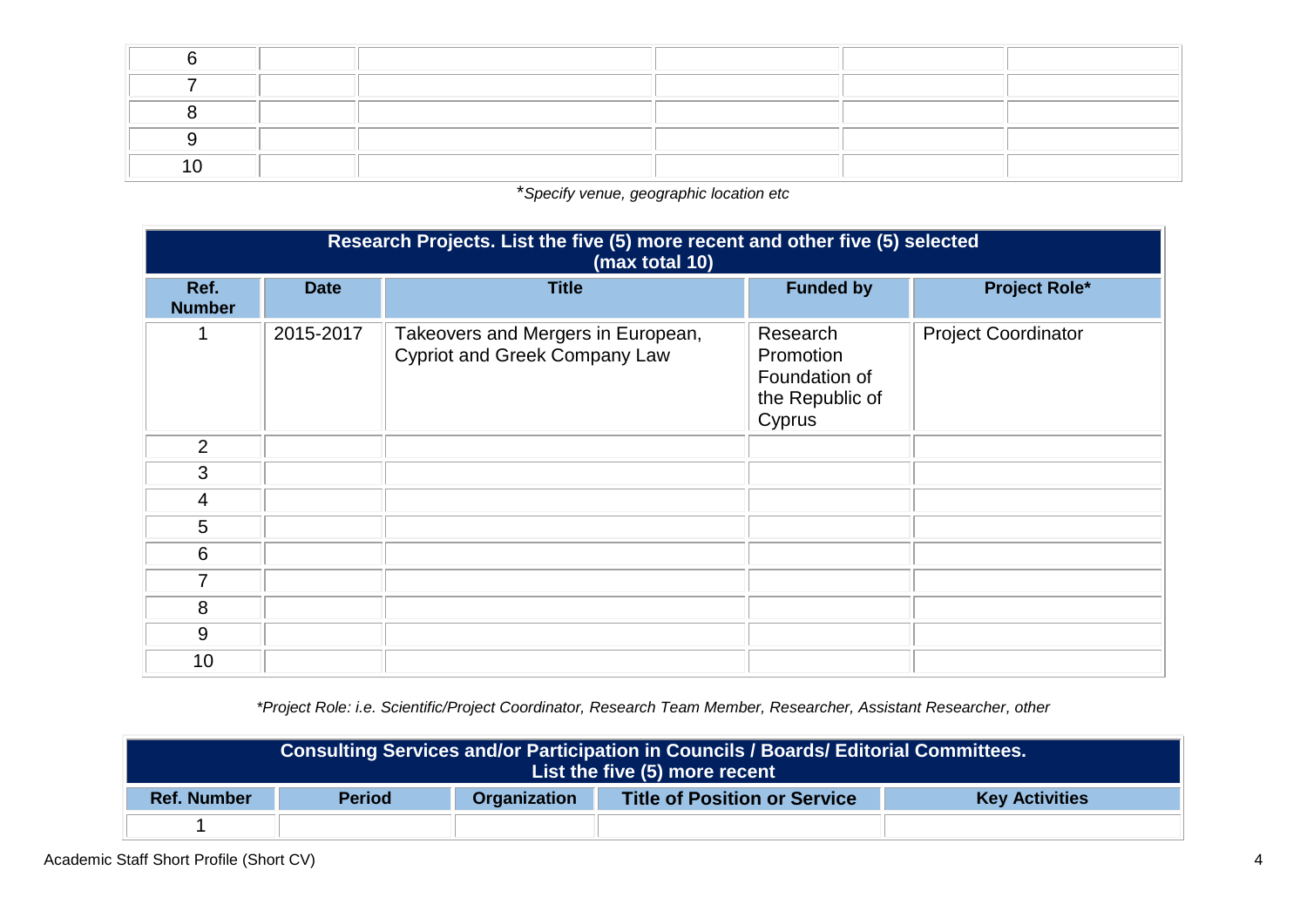|                       | Awards / International Recognition (where applicable). List the five (5) more recent and other five (5) selected.<br>(max total 10) |                                                                                                                                                                      |                                                                                                                                                                      |  |  |  |
|-----------------------|-------------------------------------------------------------------------------------------------------------------------------------|----------------------------------------------------------------------------------------------------------------------------------------------------------------------|----------------------------------------------------------------------------------------------------------------------------------------------------------------------|--|--|--|
| Ref.<br><b>Number</b> | <b>Date</b>                                                                                                                         | <b>Title</b>                                                                                                                                                         | <b>Awarded by:</b>                                                                                                                                                   |  |  |  |
|                       | 2014                                                                                                                                | "Cyprus Research Award-Young Researcher<br>(2014)" of the Research Promotion<br>Foundation of the Republic of Cyprus<br>(category of 'Social Sciences & Humanities') | "Cyprus Research Award-Young Researcher<br>(2014)" of the Research Promotion Foundation<br>of the Republic of Cyprus (category of 'Social<br>Sciences & Humanities') |  |  |  |
| 2                     |                                                                                                                                     |                                                                                                                                                                      |                                                                                                                                                                      |  |  |  |
| 3                     |                                                                                                                                     |                                                                                                                                                                      |                                                                                                                                                                      |  |  |  |
| 4                     |                                                                                                                                     |                                                                                                                                                                      |                                                                                                                                                                      |  |  |  |
| 5                     |                                                                                                                                     |                                                                                                                                                                      |                                                                                                                                                                      |  |  |  |
| 6                     |                                                                                                                                     |                                                                                                                                                                      |                                                                                                                                                                      |  |  |  |
| 7                     |                                                                                                                                     |                                                                                                                                                                      |                                                                                                                                                                      |  |  |  |
| 8                     |                                                                                                                                     |                                                                                                                                                                      |                                                                                                                                                                      |  |  |  |
| 9                     |                                                                                                                                     |                                                                                                                                                                      |                                                                                                                                                                      |  |  |  |
| 10                    |                                                                                                                                     |                                                                                                                                                                      |                                                                                                                                                                      |  |  |  |

| Other Achievements. List the five (5) more recent and other five (5) selected.<br>(max total 10) |             |              |                        |  |  |
|--------------------------------------------------------------------------------------------------|-------------|--------------|------------------------|--|--|
| Ref.<br><b>Number</b>                                                                            | <b>Date</b> | <b>Title</b> | <b>Key Activities:</b> |  |  |
|                                                                                                  |             |              |                        |  |  |